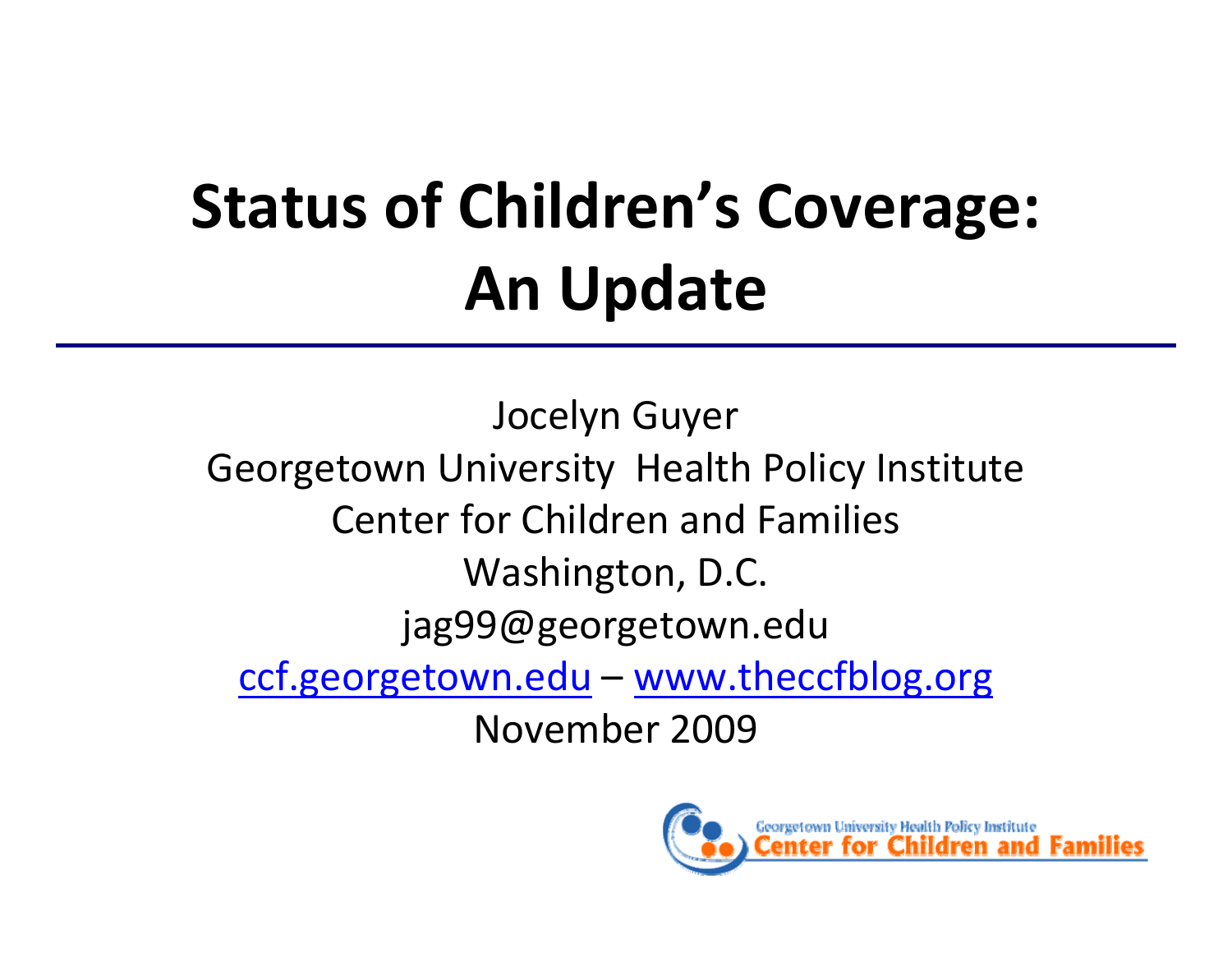### **How are Children Covered?**



78.7 million children in 2008

Source: Urban Institute and Kaiser Commission on Medicaid and the Uninsured estimates based on the Census Bureau's 2009 Current Population Survey Annual Social and Economic Supplements.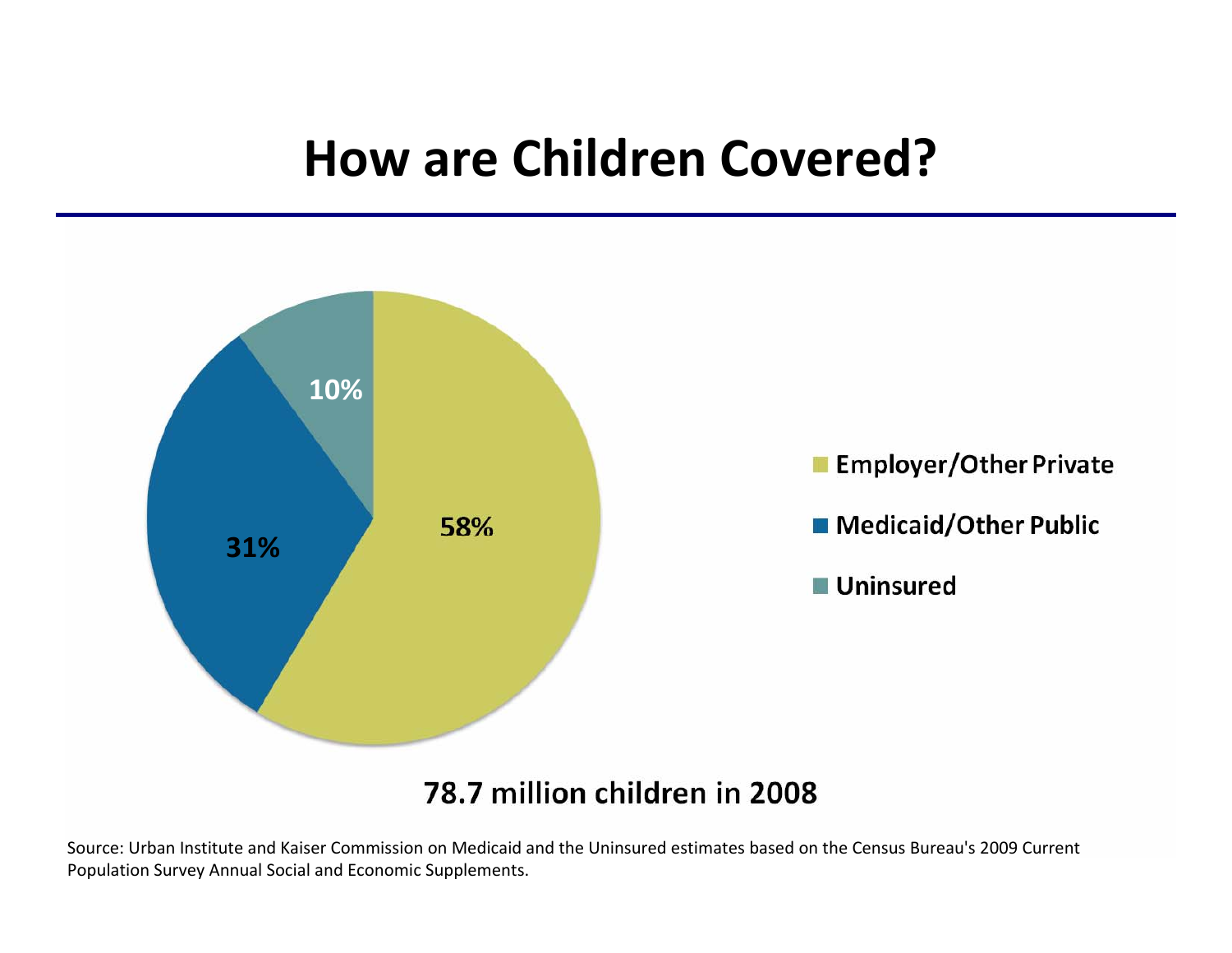# **Trends in the Uninsured Rate of Adults Under 65 and Children, 2000‐2008**



Source: Holahan and Cook. "Changes in Health Insurance Coverage, 2007‐2008: Early Impact of the Recession." Kaiser Commission on Medicaid and the Uninsured.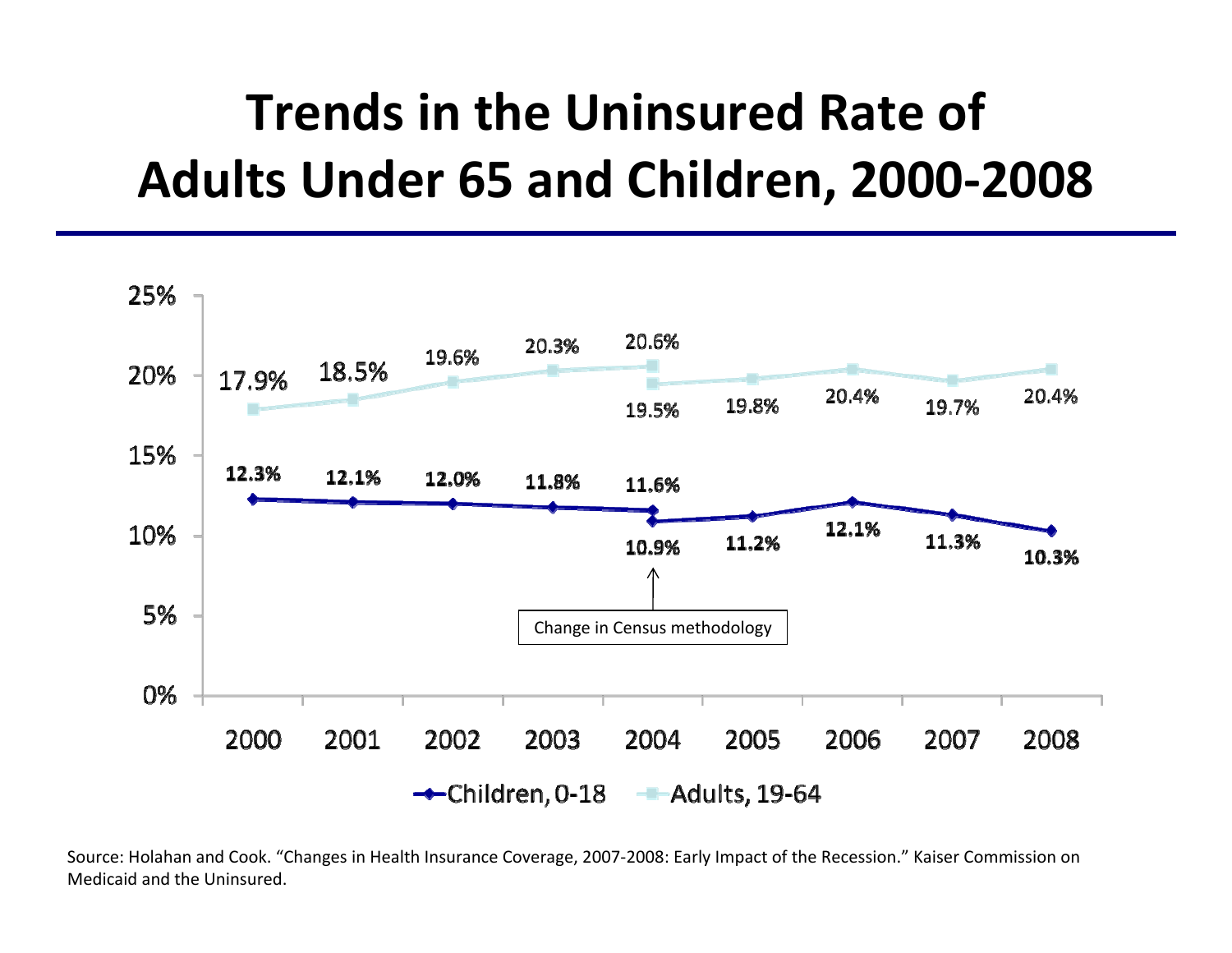### **Medicaid and CHIP** *Authorized* **Eligibility Levels for Children, October 1, 2009**



Source: D. Cohen Ross & C. Marks, "Health Coverage for Children and Families in Medicaid and SCHIP: State Efforts Face New Hurdles," Kaiser Commission on Medicaid and the Uninsured (January 2008); updated by the Center for Children and Families. Note: States with asterisks (\*) have enacted, but not yet implemented to the levels shown.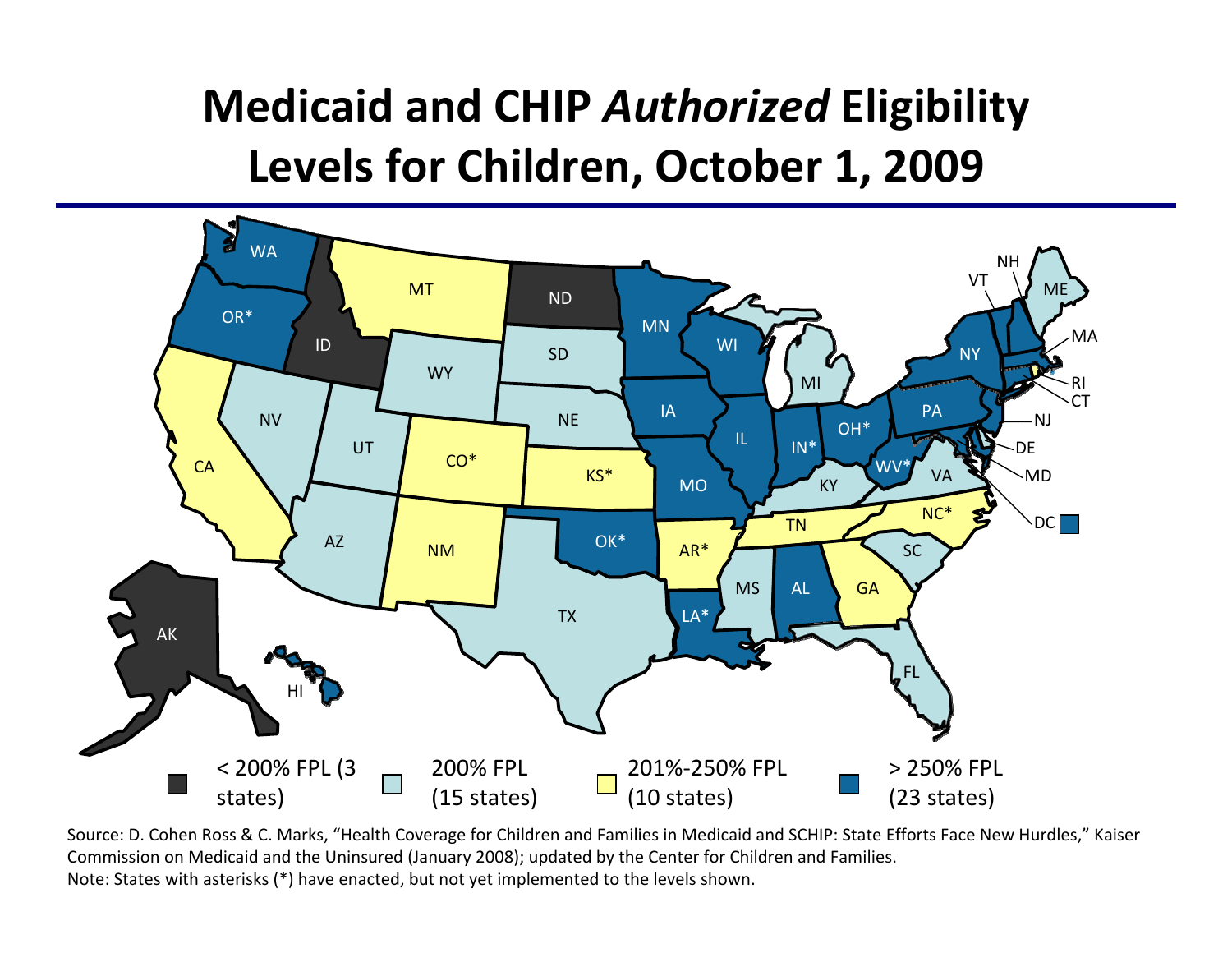## **Children Enrolled in CHIP and Medicaid**

**Number of Children in Medicaid/CHIP (in millions)**



Source: CMS, "FY 2008 Number of Children Ever Enrolled Year ‐ SCHIP by Program Type" (January 20, 2009); and CMS, "Medicaid Children, Title XIX SEDS Report" (April 6, 2009).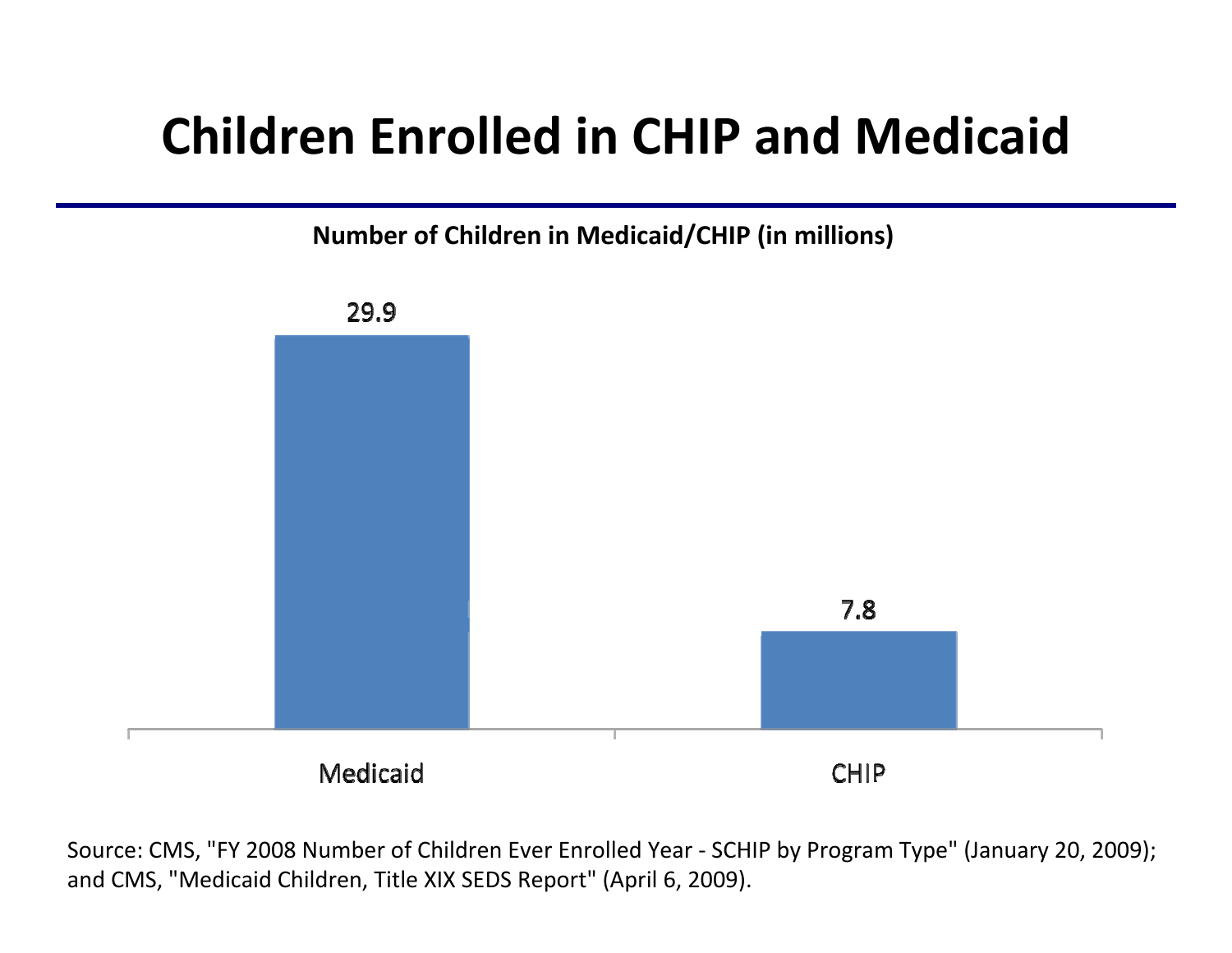### **Medicaid and CHIP: Basic Background**

#### **Medicaid**

- • **States and the federal government share responsibility for financing care**
- $\bullet$  **States must guarantee coverage, including EPSDT, to children up to federally‐mandated minimum eligibility levels and can adopt additional expansions**

#### **CHIP**

- • **Enacted in 1997 to encourage states to expand coverage for children; renewed in 2009**
- • **Provides capped funding at enhanced rates to statesto expand Medicaid or cover children in <sup>a</sup> separate CHIP program**



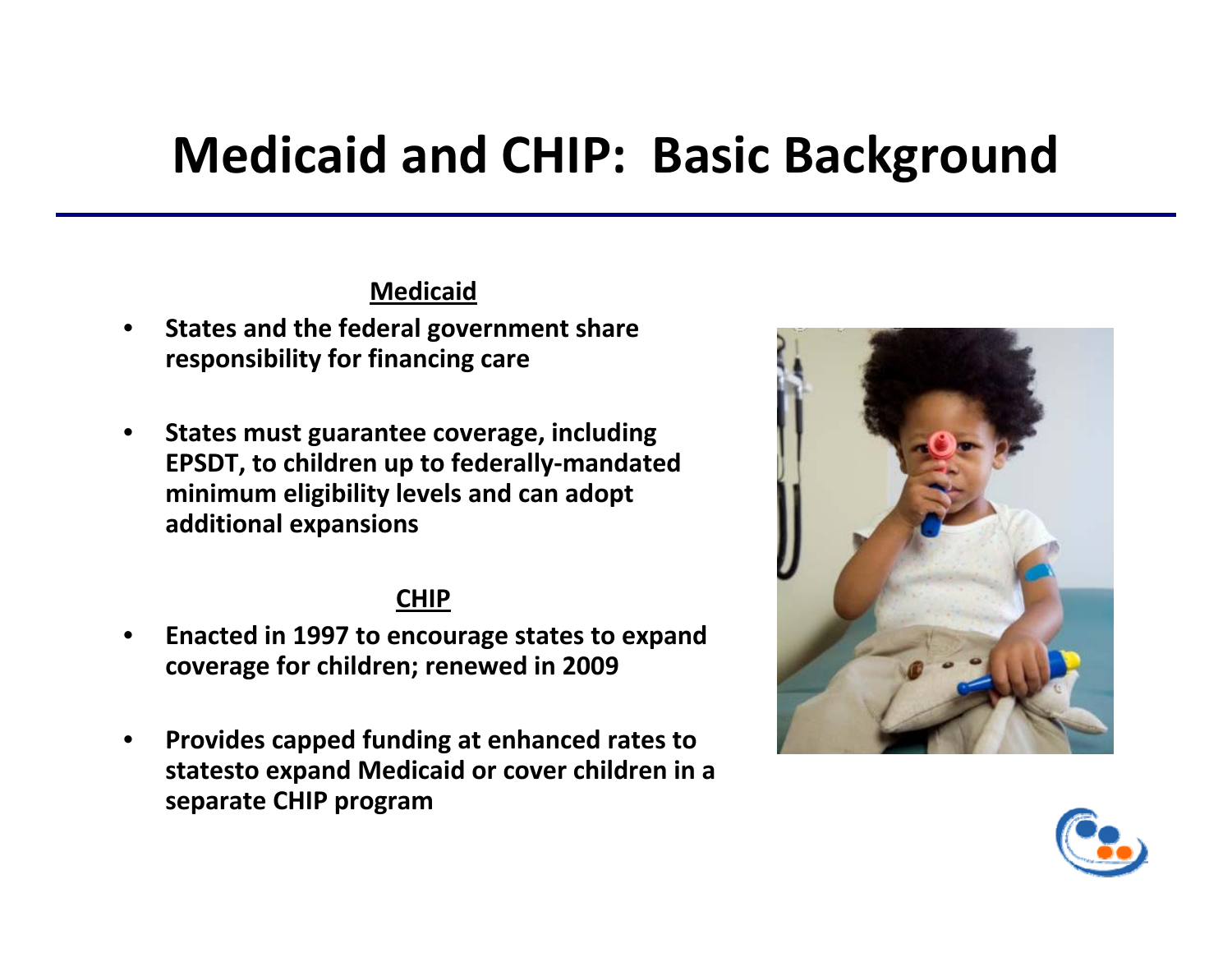# **CHIP Reauthorization 2009**

- Extended CHIP through Sept 13, 2013 with significant new federal funding
- Major new initiatives to reach already eligible but uninsured children
- Estimated to cover an additional 4.1 millionotherwise uninsured children



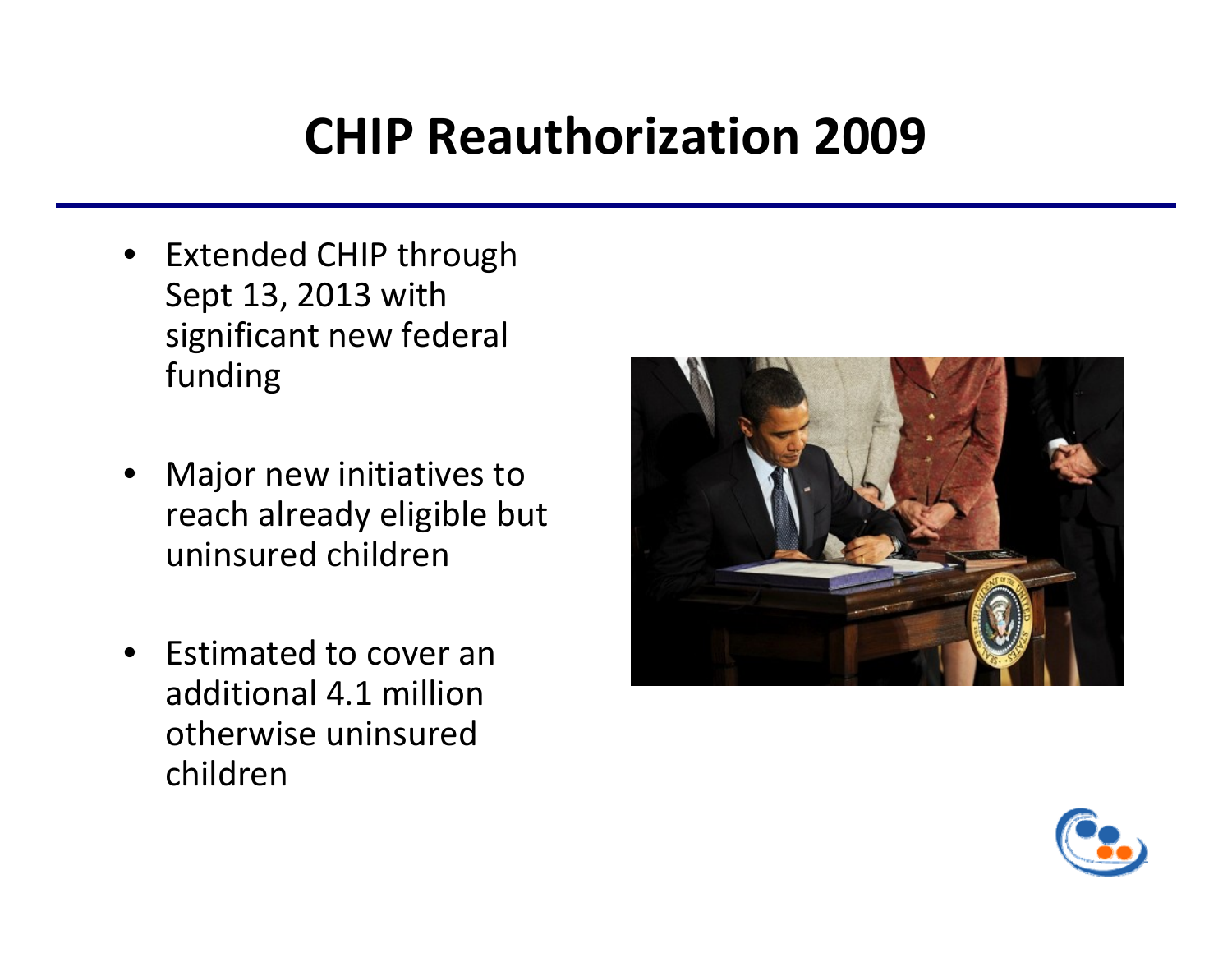### **State Choices on Medicaid and CHIP**

- •Coverage Levels: 48 states at 200% FPL or above
- $\bullet$ ● Premiums and Cost-sharing:
	- $\bullet$  Median premium for <sup>a</sup> family of 3 at 200% of the FPL is \$20 (0.65% of income) and average cost‐sharing is nominal
	- $\bullet$ **•** Studies have shown the actuarial value in Medicaid to be 100% and in the median state's CHIP program to be 98% (based on CHIP coverage for families at 225% FPL)
- •• Benefits: 22 states use the Medicaid benefits packagein their CHIP programs and others cover child‐specific benefits often left out of private plans
- •Use of Waiting Lists: Very rare, but exceptions in economic downturns

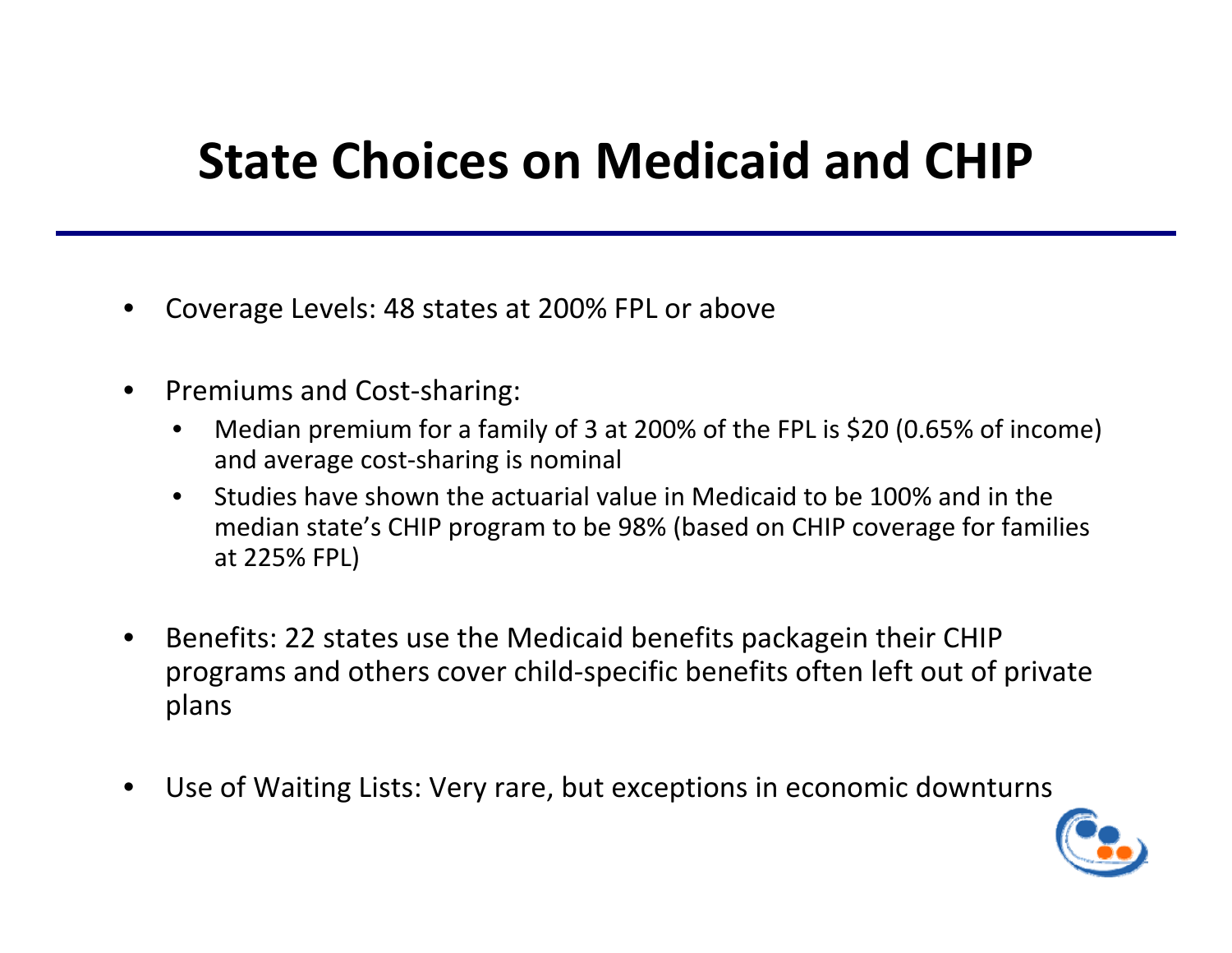### **48 States, including DC, Maintained Gains or Improved Coverage for Children and Families in 2009**



**reversed its cuts**

Source: Center for Children and Families, as of September 1, 2009.